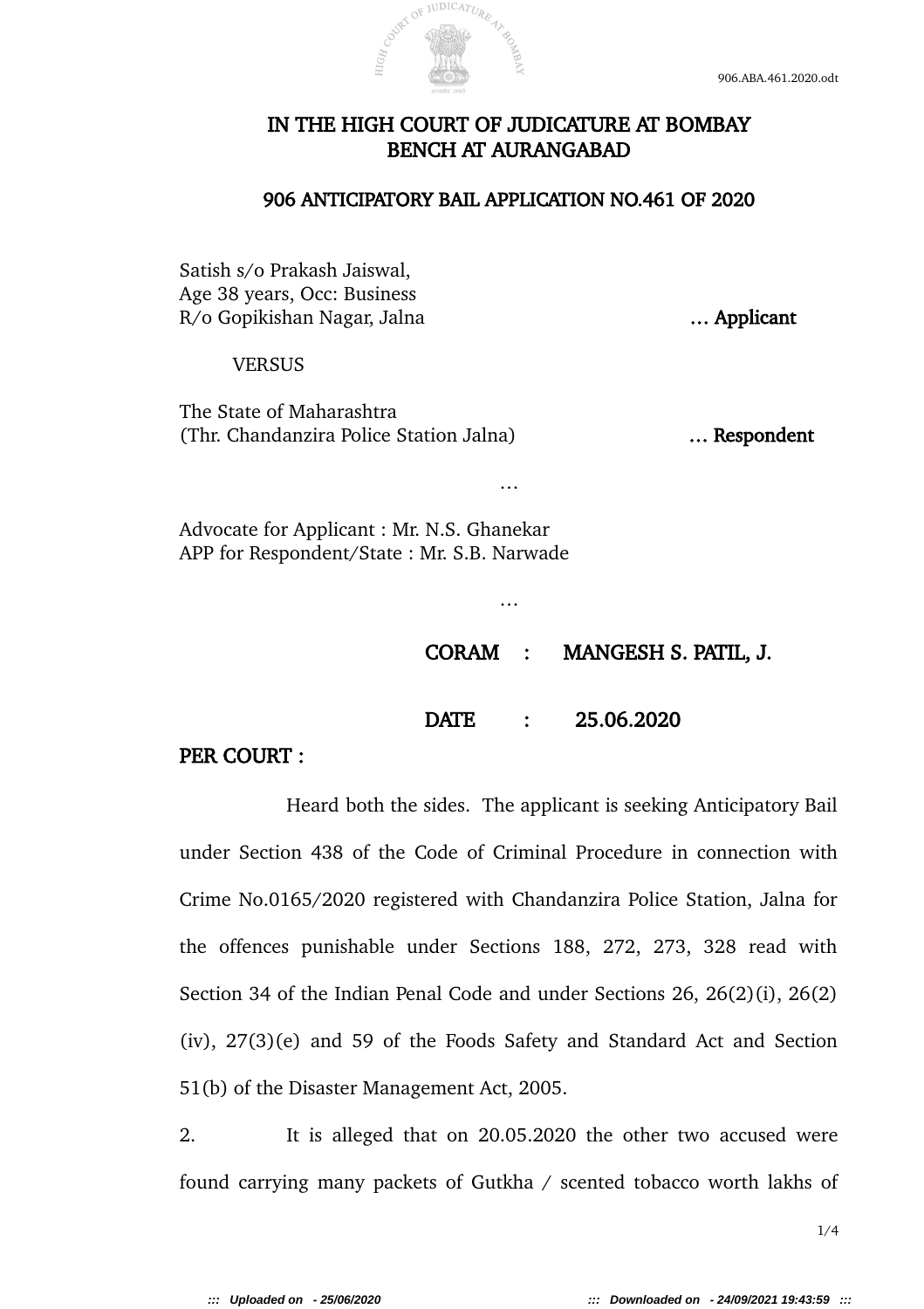rupees. They were accosted with their vehicle and were arrested. The crime was registered.

OF JUDICATURE

3. The learned advocate for the applicant submits that the allegations against the applicant are only about he having supplied the goods to the co-accused. The offence punishable under Section 328 of the Indian Penal Code is the only non-bailable offence. The other offences being applied are bailable one. He was not present at the spot and has not obstructed the Public Servant. The Provisions of Disaster Management Act would not be applicable against him and even if those are assumed to be applicable, the offence punishable under Section 51 of the Disaster management Act is bailable one. The applicant is ready to co-operate the Investigating Officer. There being no allegations about the Gutkha/scented Tobacco having been administered to anybody, the provision of Section 328 of the Indian Penal Code is not attracted. The applicant may be granted bail.

4. The learned APP opposes the application. He submits that the offence is serious. Consumption of tobacco/gutkha during the Pandemic of Covid-19 would certainly be dangerous to human life. Huge quantity of gutkha/scented tobacco has been found being transported by the coaccused. The applicant is the supplier. His custodial interrogation is necessary and the application may be rejected.

5. I have carefully perused the police papers. Admittedly, except the offence punishable under Section 328 of the Indian Penal Code, the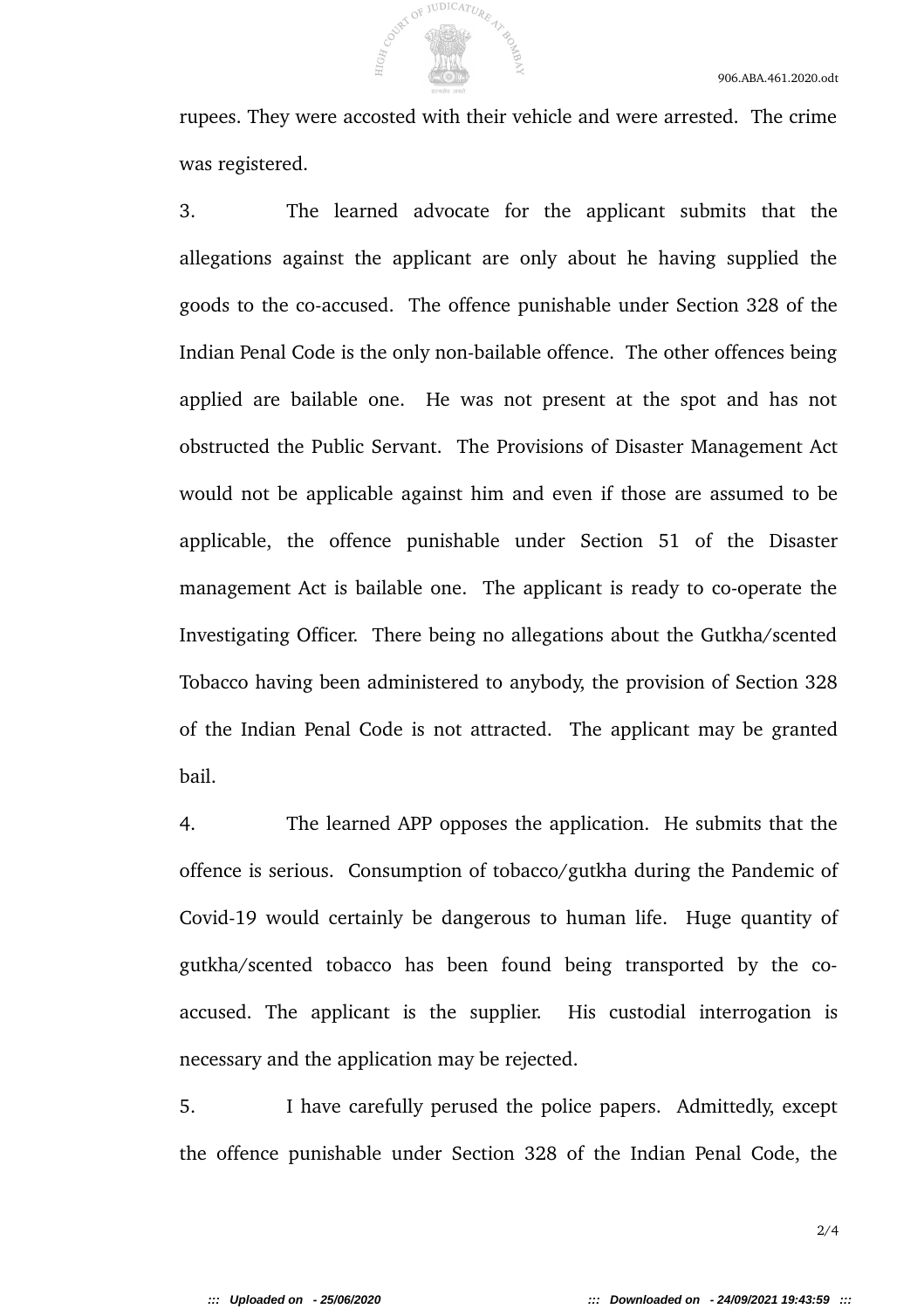other offences been charged/pressed against the applicant/co-accused are all bailable. This Court has consistently held that in order to attract the provision of Section 328 of the Indian Penal Code there must be an allegation about administration of the poisons substance. No such allegations being levelled against the applicant and the co-accused. They have been found to be in custody of gutkha/scented tobacco, which allegations are also only against the co-accused. The applicant is only alleged to have supplied those goods to the co-accused. He was not present/found at the spot. Considering all these aspects, this is a fit case where the applicant deserves to be granted Anticipatory Bail subject to usual conditions.

OF JUDICATURE

6. The application is allowed. In the event of arrest of the applicant in connection with Crime No.0165/2020 registered with Chandanzira Police Station, Jalna for the offences punishable under Sections 188, 272, 273, 328 read with Section 34 of the Indian Penal Code and under Sections 26, 26(2)(i), 26 (2)(iv), 27(3)(e) and 59 of the Foods Safety and Standard Act and Section 51(b) of the Disaster Management Act, 2005, he shall be released on bail on his executing personal recognizance for an amount of Rs.15,000/- and furnishing solvent surety in the like amount subject to the following conditions:

a) He shall attend the concerned police Station as and when called by the Investigating Officer and shall cooperate him till filing of the charge sheet.